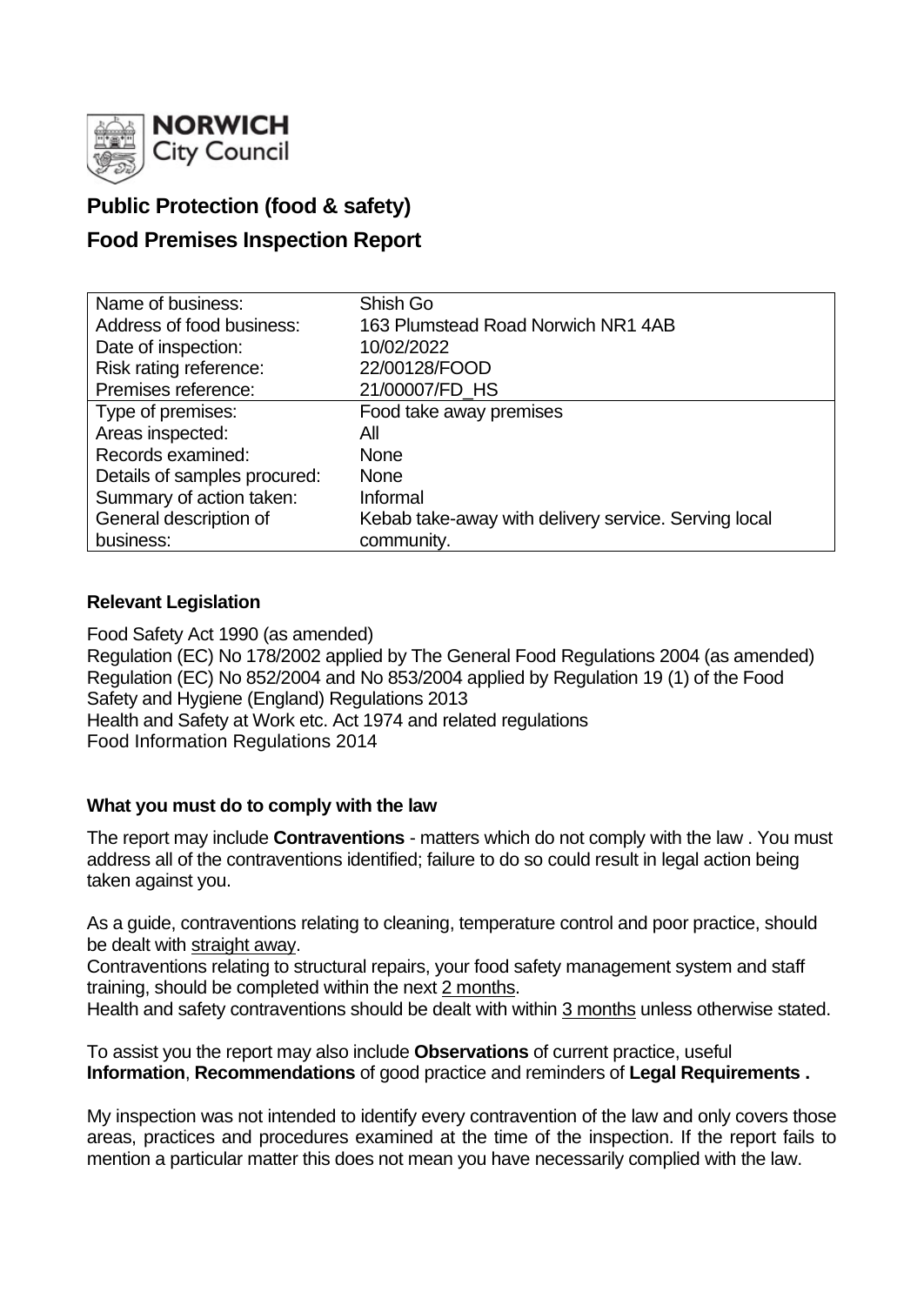# **FOOD SAFETY**

### **How we calculate your Food Hygiene Rating:**

The food safety section has been divided into the three areas which you are scored against for the hygiene rating: 1. food hygiene and safety procedures, 2. structural requirements and 3. confidence in management/control procedures. Each section begins with a summary of what was observed and the score you have been given. Details of how these scores combine to produce your overall food hygiene rating are shown in the table.

| <b>Compliance Area</b>                     |          |    |           | <b>You Score</b> |                |    |           |    |                |  |  |
|--------------------------------------------|----------|----|-----------|------------------|----------------|----|-----------|----|----------------|--|--|
| Food Hygiene and Safety                    |          |    |           | 0                | 5              | 10 | 15        | 20 | 25             |  |  |
| <b>Structure and Cleaning</b>              |          |    |           | 0                | 5              | 10 | 15        | 20 | 25             |  |  |
| Confidence in management & control systems |          |    |           | 0                | 5.             | 10 | 15        | 20 | 30             |  |  |
|                                            |          |    |           |                  |                |    |           |    |                |  |  |
| <b>Your Total score</b>                    | $0 - 15$ | 20 | $25 - 30$ |                  | $35 - 40$      |    | $45 - 50$ |    | > 50           |  |  |
| <b>Your Worst score</b>                    | 5        | 10 | 10        |                  | 15             |    | 20        |    |                |  |  |
|                                            |          |    |           |                  |                |    |           |    |                |  |  |
| <b>Your Rating is</b>                      | 5        |    |           | 3                | $\overline{2}$ |    |           |    | $\overline{0}$ |  |  |

Your Food Hygiene Rating is 4 - a good standard



## **1. Food Hygiene and Safety**

Food hygiene standards are high. You demonstrated a very good standard of compliance with legal requirements. You have safe food handling practices and procedures and all the necessary control measures to prevent cross-contamination are in place. Some minor contraventions require your attention. **(Score 5)**

### Contamination risks

**Contravention** The following exposed food to the general risk of cross-contamination with bacteria or allergens or its physical contamination with dirt, foreign objects or chemicals:

• pin board above hob in rear food preparation area

### Hand-washing

**Observation I** was pleased to see handwashing was well managed.

## **2. Structure and Cleaning**

The structure facilities and standard of cleaning and maintenance are all of a good standard and only minor repairs and/or improvements are required. Pest control and waste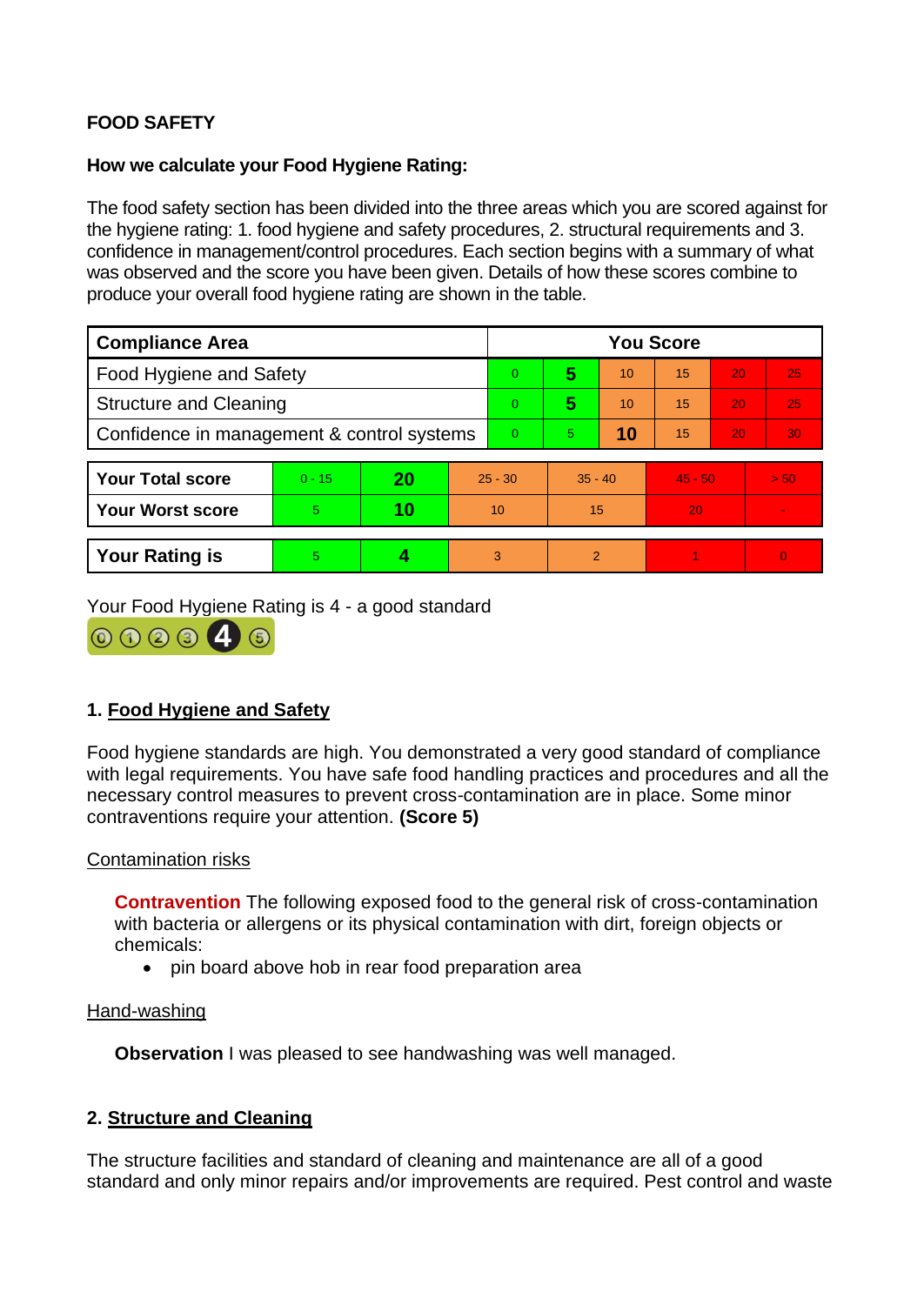disposal provisions are adequate. The minor contraventions require your attention. **(Score 5)**

### Cleaning of Structure

**Contravention** The following items could not be effectively cleaned and must be covered or made non-absorbent:

- mdf or chipboard shelves
- unsealed wooden structures

### Cleaning of Equipment and Food Contact Surfaces

**Observation** You had dedicated equipment for the preparation of raw and ready-to-eat foods.

### **Maintenance**

**Contravention** The following had not been suitably maintained and must be repaired or replaced:

• floor surfaces in rear food storage room

### Facilities and Structural provision

**Observation** I was pleased to see the premises had been well maintained and that adequate facilities had been provided.

## **3. Confidence in Management**

There are generally satisfactory food safety controls in place although there is evidence of some non-compliance with the law. All the significant food hazards are understood and controls are in place. Your records are appropriate and generally maintained but some deficiencies were identified. The contraventions require your attention; although not critical to food safety they may become so if not addressed. **(Score 10)**

### Type of Food Safety Management System Required

**Contravention** You do not have a food safety management system. Implement Safer Food Better Business or an equivalent food safety management system.

**Legal Requirement** Food business operators must put in place, implement and maintain a permanent procedure or procedures based on HACCP principles:

- Identify hazards to food.
- Identify the critical limits (what is acceptable and unacceptable).
- Monitor critical control points to ensure critical limits are met.
- Keep appropriate records to demonstrate control measures are effective.

**Legal Requirement** Ensure that your food safety management system is available on site so your staff can refer to your procedures and so that daily records of checks can be completed.